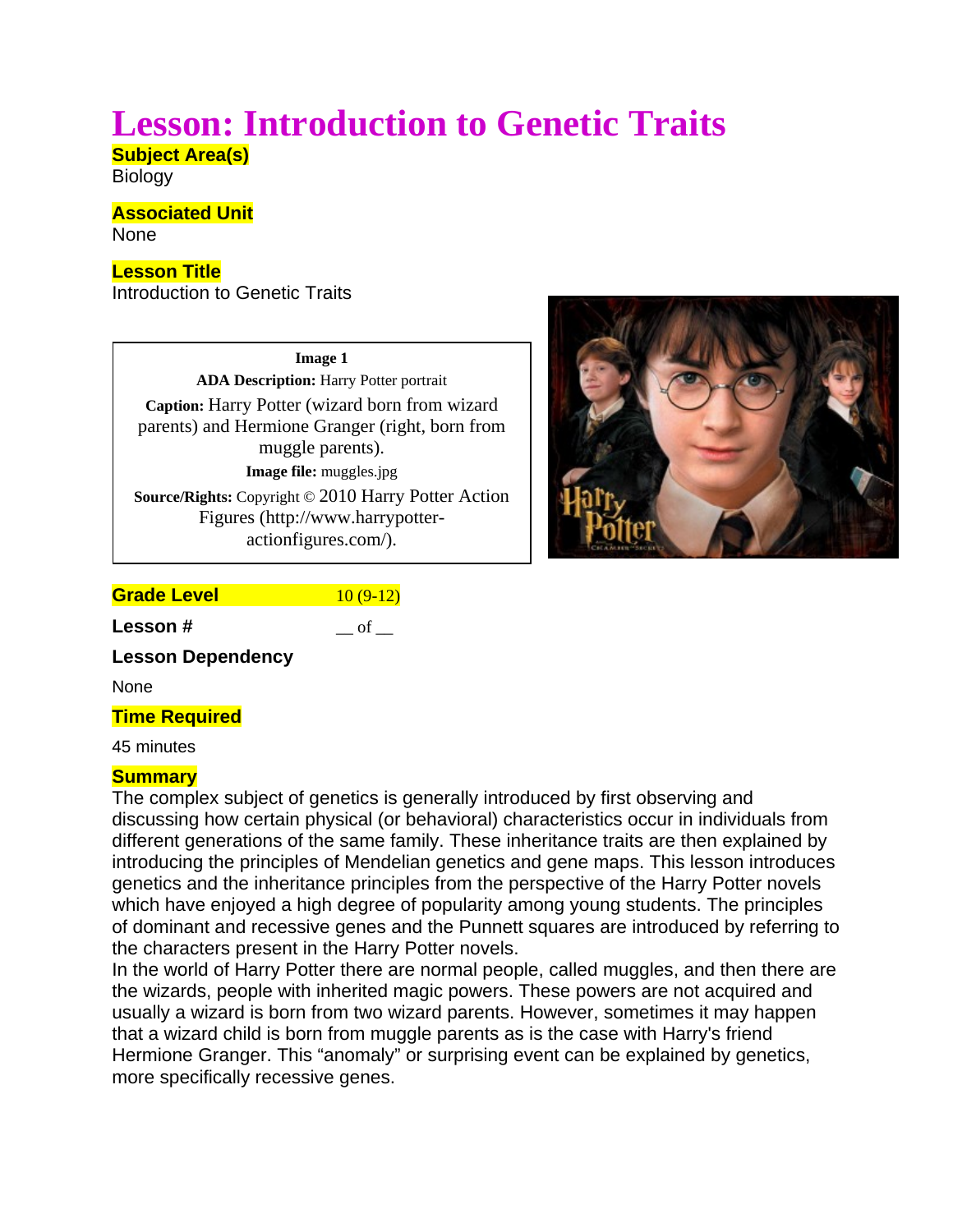By using the analogy between genetics and the magic world of Harry Potter and capitalizing on the popularity of the character with young people, it is expected that students will develop some interest in exploring the role of genetics in trait inheritance and spark the curiosity on how the mechanisms of gene replication can determine physical and behavioral traits.

# **Engineering Connection**

High-tech apparatus such as X-ray crystallography and fluorescent protein labeling and imaging are used to study the structure of genes. Chemical engineers interested in biomedical applications have contributed significantly in the field of biomolecular imaging.

#### **Engineering Category** = #1

Choose the category that best describes this lesson's amount/depth of engineering content:

- 1. Relating science and/or math concept(s) to engineering
- 2. Engineering analysis or partial design
- 3. Engineering design process

# **Keywords**

Microscopy, molecular imaging, molecular transport phenomena, chemical engineering.

## **Educational Standards**

Biology: Texas Essential Knowledge and Skills (112.34. Biology, Beginning with School Year 2010--2011)

 (c) (2) Scientific processes. The student uses scientific methods and equipment during laboratory and field investigations. The student is expected to:

(D) Distinguish between scientific hypotheses and scientific theories;

 (c) (3) Scientific processes. The student uses critical thinking, scientific reasoning, and problem solving to make informed decisions within and outside the classroom. The student is expected to:

(F) Research and describe the history of biology and contributions of scientists.

 (c) (6) Science concepts. The student knows the mechanisms of genetics, including the role of nucleic acids and the principles of Mendelian Genetics. The student is expected to:

(D) recognize that gene expression is a regulated process;

(E) identify and illustrate changes in DNA and evaluate the significance of these changes;

Math: None.

# **Pre-Requisite Knowledge**

Basic understanding of proteins, amino acids, and their role in the activity of cells.

# **Learning Objectives**

After this lesson, students should be able to:

- Infer if whether traits are inherited.
- Describe how Mendel studied inheritance in peas.
- Summarize Mendel's conclusion about inheritance.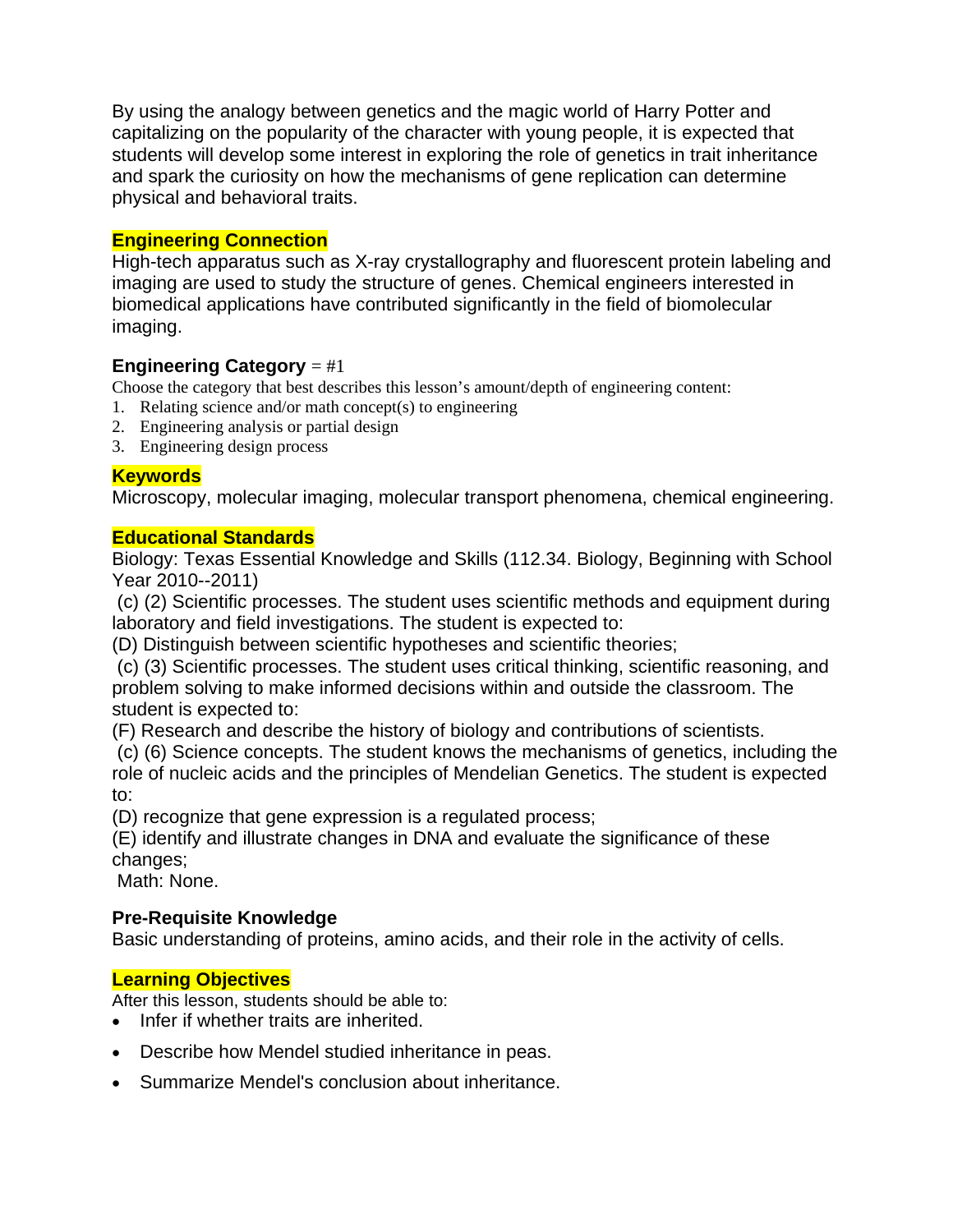- Explain the principle of dominance.
- Explain how geneticists use the principles of probability.
- Describe how geneticists use Punnett squares.

#### **Introduction / Motivation**

Begin the lesson with a short video clip from *Harry Potter and the Sorcerer's Stone* when Harry meets Hermione Granger at the Hogwarts School of Witchcraft and Wizardry. What are Harry Potter's parents? Are they wizards? Are Harry's magic powers inherited or acquired? Students should infer that Harry's traits (e.g., wizardry) are inherited directly from parents. What about Hermione's parents? Students should know that Hermione's parents are muggles with no magic powers. It seems that Hermione's parents are muggles (normal people with no magic powers or gifts) but she is a wizard. How is it possible that a wizard is born from muggle parents? Ask students to think about their families and if they have noticed traits that are present only in grandparents and grandchildren. Some genes are not expressed in every generation and certain traits that are present in parents may not necessarily be present in their children.

Inheritance, to most people, is property left to them by another person or relative that passed away. For biologists, there is another form of inheritance that is very important-- the genes. Genes are used to pass a set of characteristics from parents to their children and by studying them people can understand how this inheritance is passed from generation to generation and what makes each species unique.

Genetics can now explain the mystery behind Hermione's inherited wizard powers by what is known as the Punnett squares method---a diagram that is used to predict and compare the genetic variations that can result from genetic crossing.

#### **Lesson Background & Concepts for Teachers**

Genetics an an important branch of biology that has witnessed a rapid development after the discovery of the DNA structure. However, the early studies of Gregor Mendel on ordinary garden peas have offered great insight into how traits (specific characteristics) can be passed on to the next generation and how the traits of each parent can be inherited by each offspring. These findings have allowed people to create new plant species with traits from both parents by cross-breeding.

Mendel's experiments consisted of cross-pollination of peas with different traits to obtain new species that inherit some specific traits from each parent. He used peas with seven different plant traits and studied how each trait was passed down from each parent to each offspring. He noticed that certain traits would not be present in the first generation offspring but it would appear in the some subsequent offspring generations while other traits were present in each subsequent generation. Mendel also noticed that the characters of each parent were not blending in the offspring but that all the offspring would have the character of only one parent.

The above findings have led Mendel to draw two major conclusions. The first is that the biological inheritance is determined by factors that are passed from one generation to another---these factors that determine traits are now called genes and were discovered in the early 1940s.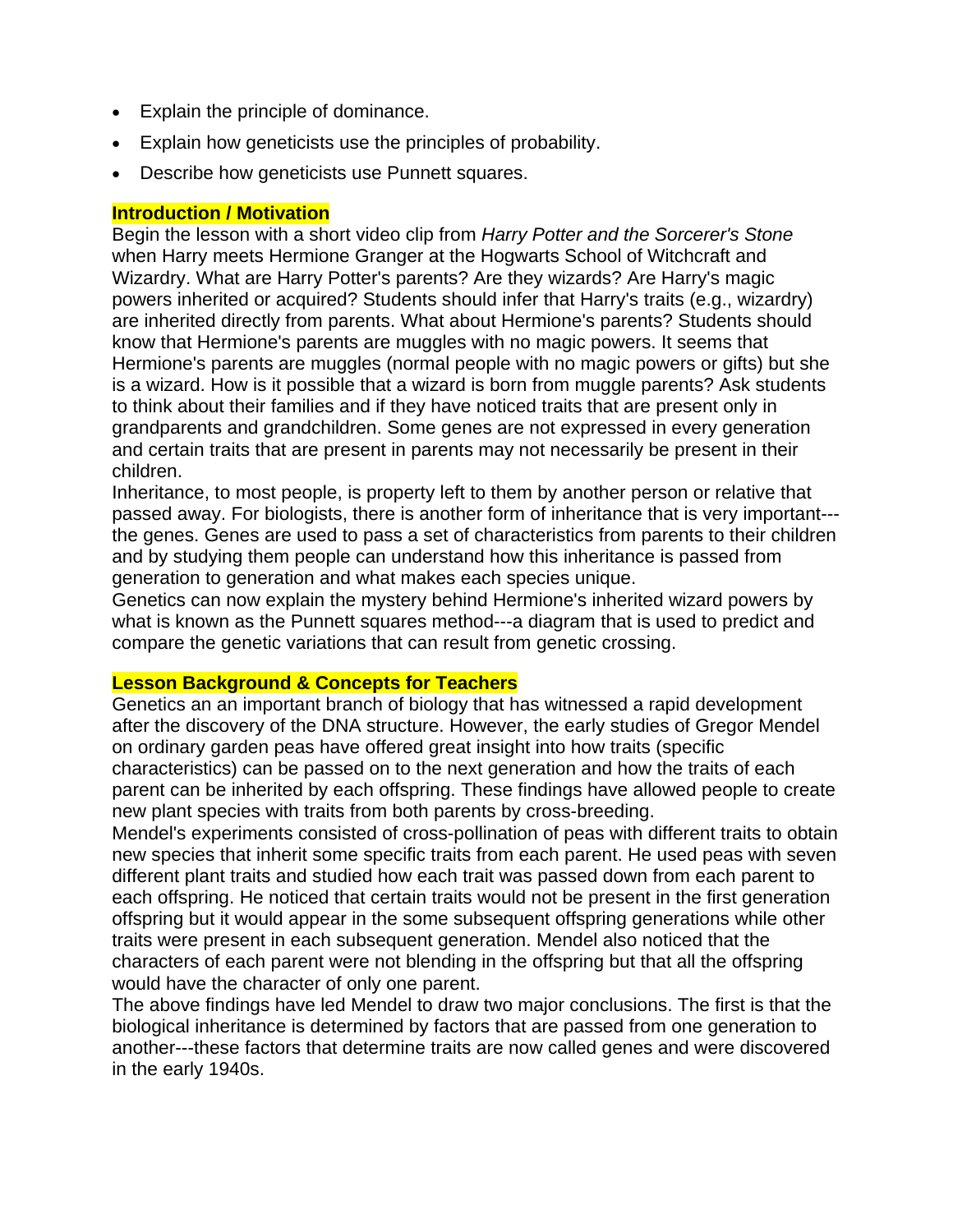The second conclusion is what is now called the principle of dominance. The traits that Mendel studied were controlled by one gene that occurs in contrasting forms (e.g., the gene expressed in one form would result in peas with green seeds while expressed in a contrasting form would result in peas with yellow seeds). These different forms of a gene are called alleles and the principle of dominance states that some alleles are dominant while others are recessive.

Mendel also noticed the reappearance of traits determined by recessive alleles and concluded that the dominant and recessive alleles get separated or segregated. This

segregation was observed to be completely random, therefore, probability principles can be applied to predict the end result of genetic crosses. The possible combinations that can result from a genetic cross can be determined and summarized in a diagram that is known as the Punnett square.

**Figure 2 ADA Description:** Cartoon showing the relation between genes, DNA, and chromosomes **Caption:** Genes **Image file:** gene.jpg **Source/Rights:** Copyright © 2010 Macmillan Cancer Support 2010 (http://www.macmillan.org.uk/Home.aspx).



| <u>, Journal, Polinicons</u> |                                                                                                                                                                                                                   |
|------------------------------|-------------------------------------------------------------------------------------------------------------------------------------------------------------------------------------------------------------------|
| <b>Word</b>                  | <b>Definition</b>                                                                                                                                                                                                 |
| Allele                       | Form of a gene, usually arising through mutation, that is<br>responsible for hereditary variation.                                                                                                                |
| Gene                         | A linear sequence of nucleotides along a segment of DNA that<br>provides the coded instructions for synthesis of RNA, which,<br>when translated into protein, leads to the expression of<br>hereditary character. |
| Genetics                     | The science of heredity, dealing with resemblances and<br>differences of related organisms resulting from the interaction of<br>their genes and the environment.                                                  |
| Probability                  | The likelihood that a particular event will occur.                                                                                                                                                                |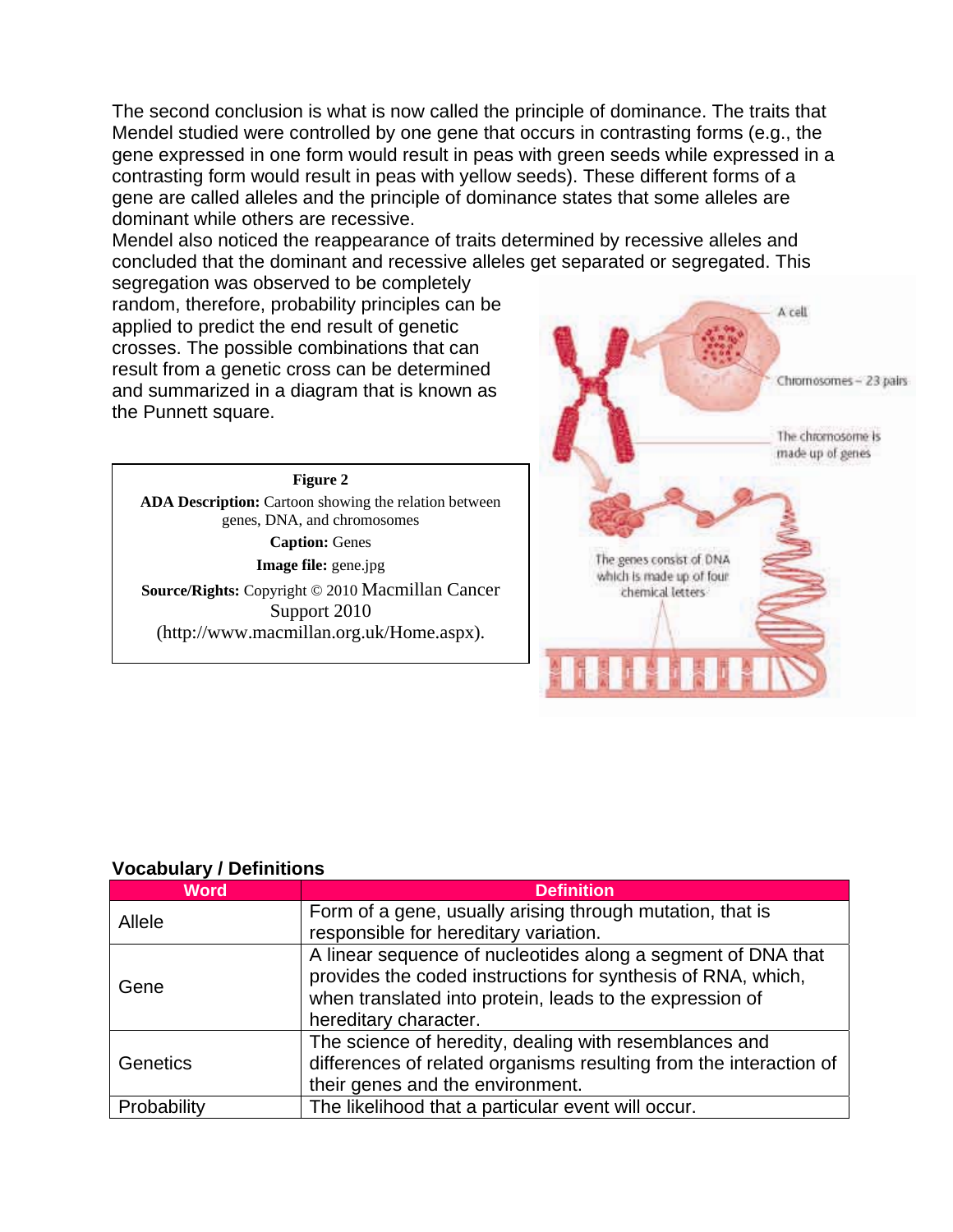

| Punnett square | Diagram that list all possible combinations that might result from<br>a genetic cross. |
|----------------|----------------------------------------------------------------------------------------|
| Segregation    | Separation of allelic genes during cell division (meiosis).                            |
| Trait          | A specific characteristic that varies from one individual to<br>another.               |

#### **Figure 3**

**ADA Description:** Cartoon showing Punnett squares and all possible gene color combinations.

**Caption:** Punnett squares

**Image file:** punnett.jpg

**Source/Rights:** Copyright © 2010 Purdue University (http://www.entm.purdue.edu/extensiongenomics/G AME/incompletedominance.html)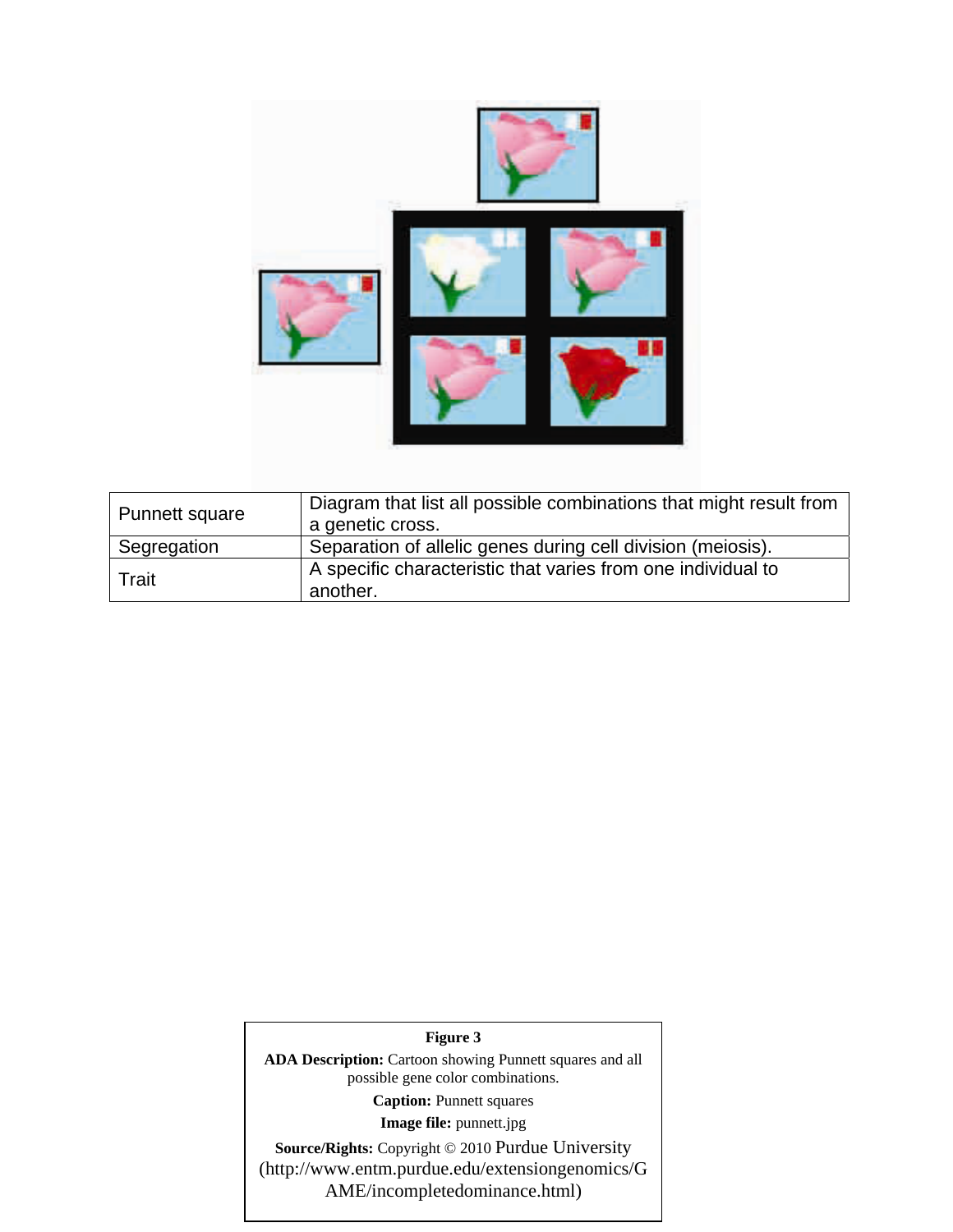

#### **Associated Activities**

Punnett square showing Hermione Grange's probability to inherit only wizard type of genes. The students are asked to complete a Punnett square to investigate all the possible combinations that can occur with two forms of

the gene that determine if an individual is a muggle or a wizard. For simplicity let us call the gene form that determines muggle characteristics as M and the gene form that determines the wizard characteristics as W. Now, for an individual to be a wizard and possess magical abilities, he or she needs two have two W genes, WW, one inherited from the mother and the other one from the father. Ask students what genes the child will inherit if he or she is born from parents that are pure-blooded wizards (i.e. they both have WW genes)? In this case the child will also be a wizard because it inherits only WW genes. But when an individual carries MW genes then he or she is a muggle. However, when both parents are MW carriers there is a one in four chance that the inherit WW genes and therefore have magical powers as is the case with Hermione Grange.

The students should complete the Punnett square diagram and state the probability for WW genes to occur in the offspring from parents with MW genes.

#### **Figure 4**

**ADA Description:** Punnett squares for use in the associated activity

**Caption:** Punnett square to determine all possible combinations of genes. M is the muggle gene while W is the wizard gene.

**Image file:** psq.jpg

**Source/Rights:** Copyright © 2010 Mircea Ionescu, GK12 Program, University of Houston

(http://egr.uh.edu/GK12/).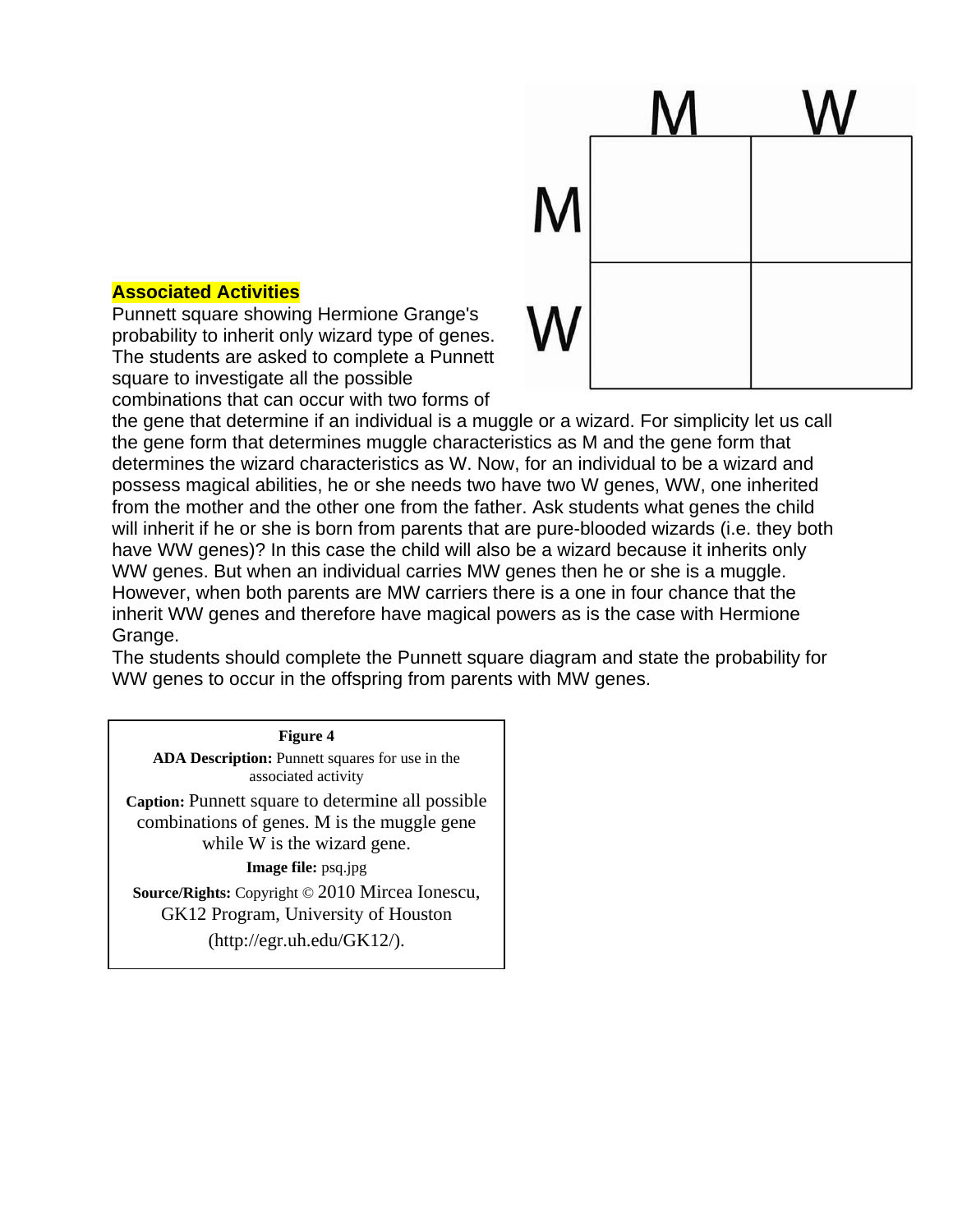#### **Lesson Closure**

Engage students in short discussion about the new concepts they were introduced during the lesson. How are the principles of probability used to predict the gene inheritance? How are the Punnett squares used? How can recessive alleles reappear in subsequent generations and how scientists have confirmed all of Mendel's findings? What was the engineering contribution to genetics?

#### **Assessment**

#### **Post-Introduction Assessment**

*Questions/Answers*: Ask the students if it is possible to loose the wizard gene. Also, ask them what are some of the characteristics that are passed down from generation to generation (e.g., physical or behavioral such as taste and talent).

### **Lesson Summary Assessment**

*Completed Worksheet*: When the lesson has finished, the students should complete a short worksheet that will assess their knowledge of the concepts discussed during the lesson. The Introduction to Genetics Worksheet is attached to this lesson.

#### **Lesson Extension Activities**

None

#### **Additional Multimedia Support**

*Harry Potter and the Sorcerer's Stone*, © 2001 Warner Bros. Pictures

#### **References**

"*Texas Edition: Biology*" by K. Miller, J. Levine, 2004, Pearson Prentice Hall, New Jersey.

#### **Attachments**

Introduction to Genetics Worksheet

**Other** 

None

**Redirect URL**  None

**Contributors** Mircea Ionescu, Myla Van Duyn

**Copyright**  University of Houston GK12 Program

#### **Supporting Program**

University of Houston GK12 Program under the National Science Foundation Grant (DGE--0840889).

**Version: September 2010**